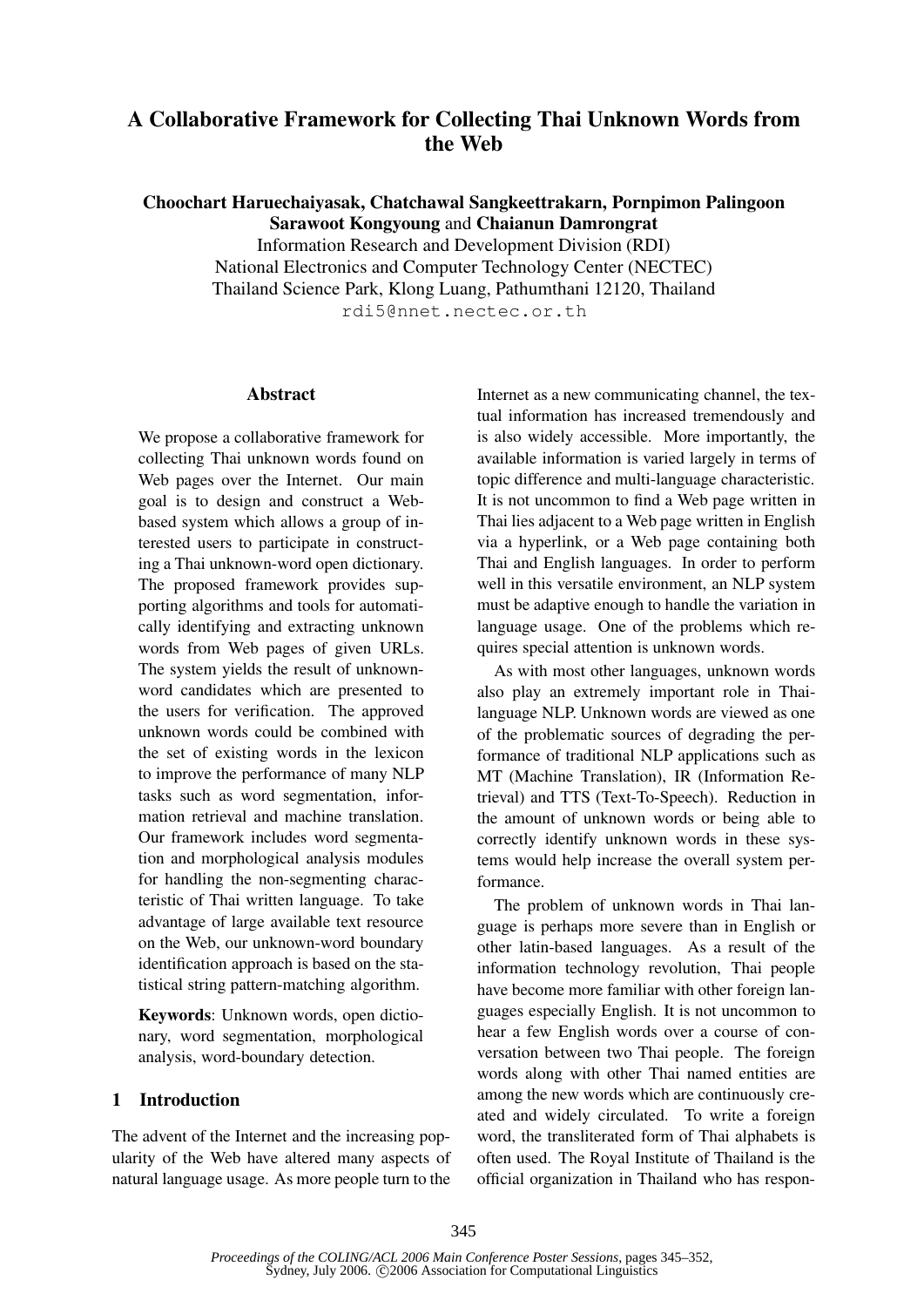sibility and authority in defining and approving the use of new words. The process of defining a new word is manual and time-consuming as each word must be approved by a working group of linguists. Therefore, this traditional approach of constructing the lexicon is not a suitable solution, especially for systems running on the Web environment.

Due to the inefficiency of using linguists in defining new lexicon, there must be a way to automatically or at least semi-automatically collect new unknown words. In this paper, we propose a collaborative framework for collecting unknown words from Web pages over the Internet. Our main purpose is to design and construct a system which automatically identifies and extracts unknown words found on Web pages of given URLs. The compiled list of unknown-word candidates is to be verified by a group of participants. The approved unknown words are then added to the existing lexicon along with the other related information such as meaning and POS (part of speech).

This paper focuses on the underlying algorithms for supporting the process of identifying and extracting unknown words. The overall process is composed of two steps: unknown-word detection and unknown-word boundary identification. The first step is to detect the locations of unknownword occurrences from a given text. Since Thai language belongs to the class of non-segmenting language group in which words are written continuously without using any explicit delimiting character, detection of unknown words could be accomplished mainly by using a word-segmentation algorithm with a morphological analysis. By using a dictionary-based word-segmentation algorithm, locations of words which are not previously included in the dictionary will be easily detected. These unknown words belong to the class of explicit unknown words and often represent the transliteration of foreign words.

The other class of unknown words is *hidden* unknown words. This class includes new words which are created through the combination of some existing words in the lexicon. The hidden unknown words are usually named entities such as a person's name and an organization's name. The hidden unknown words could be identified using the approaches such as n-gram generation and phrase chunking. The scope of this paper focuses only on the extraction of the explicit unknown words. However, the design of our framework also includes the extraction of hidden unknown words. We will continue to explore this issue in our future works.

Once the location of an unknown word is detected, the second step involves the identification of its boundary. Since we use the Web as our main resource, we could take advantage of its large availability of textual contents. We are interested in collecting unknown words which occur more than once throughout the corpus. Unknown words which occur only once in the large corpus are not considered as being significant. These words may be unusual words which are not widely accepted, or could be misspelling words. Using this assumption, our approach for identifying the unknownword boundary is based on a statistical patternmatching algorithm. The basic idea is that the same unknown word which occurs more than once would likely to appear in different surrounding contexts. Therefore, a group of characters which form the unknown word could be extracted by analyzing the string matching patterns.

To evaluate the effectiveness of our proposed framework, experiments using a real data set collected from the Web are performed. The experiments are designed to test each of the two main steps of the framework. Variation of morphological analysis are tested for the unknown-word detection. The detection rate of unknown words were found to be as high as approximately 96%. Three variations of string pattern-matching techniques were tested for unknown-word boundary identification. The identification accuracy was found to be as high as approximately 36%. The relatively low accuracy is not the major concern since the unknown-word candidates are to be verified and corrected by users before they are actually added to the dictionary. The system is implemented via the Web-browser environment which provides user-friendly interface for verification process.

The rest of this paper is organized as follows. The next section presents and discusses related works previously done in the unknownword problem. Section 3 provides an overview of unknown-word problem in the relation to the word-segmentation process. Section 4 presents the proposed framework with underlying algorithms in details. Experiments are performed in Section 5 with results and discussion. The conclusion is given in Section 6.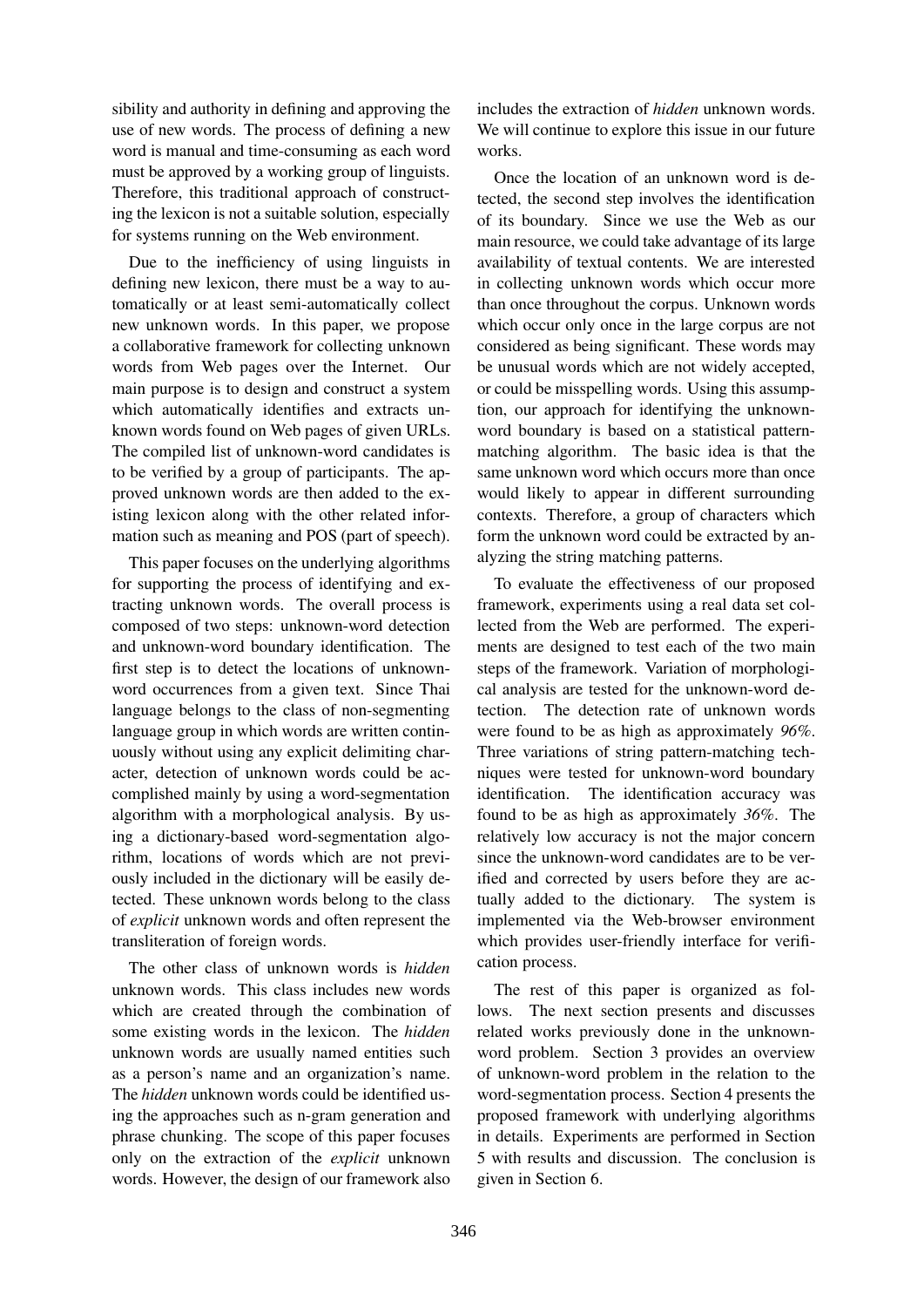## 2 Previous Works

The research and study in unknown-word problem have been extensively done over the past decades. Unknown words are viewed as problematic source in the NLP systems. Techniques in identifying and extracting unknown words are somewhat language-dependent. However, these techniques could be classified into two major categories, one for segmenting languages and another for non-segmenting languages. Segmenting languages, such as latin-based languages, use delimiting characters to separate written words. Therefore, once the unknown words are detected, their boundaries could be identified relatively easily when compared to those for non-segmenting languages.

Some examples of techniques involving segmenting languages are listed as follows. Toole (2000) used multiple decision trees to identify names and misspellings in English texts. Features used in constructing the decision trees are, for example, POS (Part-Of-Speech), word length, edit distance and character sequence frequency. Similarly, a decision-tree approach was used to solve the POS disambiguation and unknown word guessing in (Orphanos and Christodoulakis, 1999). The research in the unknown-word problem for segmenting languages is also closely related to the extraction of named entities. The difference of these techniques to those in non-segmenting languages is that the approach needs to parse the written text in word-level as opposed to character-level.

The research in unknown-word problem for non-segmenting languages is highly active for Chinese and Japanese. Many approaches have been proposed and experimented with. Asahara and Matsumoto (2004) proposed a technique of SVM-based chunking to identify unknown words from Japanese texts. Their approach used a statistical morphological analyzer to segment texts into segments. The SVM was trained by using POS tags to identify the unknown-word boundary. Chen and Ma (2002) proposed a practical unknown word extraction system by considering both morphological and statistical rule sets for word segmentation. Chang and Su (1997) proposed an unsupervised iterative method for extracting unknown lexicons from Chinese text corpus. Their idea is to include the potential unknown words to the augmented dictionary in order to improve the word segmentation process. Their proposed approach also includes both contextual constraints and the joint character association metric to filter the unlikely unknown words. Other approaches to identify unknown words include statistical or corpus-based (Chen and Bai, 1998), and the use of heuristic knowledge (Nie et al. , 1995) and contextual information (Khoo and Loh, 2002). Some extensions to unknown-word identification have been done. An example include the determination of POS for unknown words (Nakagawa et al. , 2001).

The research in unknown words for Thai language has not been widely done as in other languages. Kawtrakul et al. (1997) used the combination of a statistical model and a set of context sensitive rules to detect unknown words. Our framework has a different goal from previous works. We consider unknown-word problem as collaborative task among a group of interested users. As more textual content is provided to the system, new unknown words could be extracted with more accuracy. Thus, our framework can be viewed as collaborative and statistical or corpus-based.

# 3 Unknown-Word Problem in Word Segmentation Algorithms

Similar to Chinese, Japanese and Korea, Thai language belongs to the class of non-segmenting languages in which words are written continuously without using any explicit delimiting character. To handle non-segmenting languages, the first required step is to perform word segmentation. Most word segmentation algorithms use a lexicon or dictionary to parse texts at the character-level. A typical word segmentation algorithm yields three types of results: known words, ambiguous segments, and unknown segments. Known words are existing words in the lexicon. Ambiguous segments are caused by the overlapping of two known words. Unknown segments are the combination of characters which are not defined in the lexicon.

In this paper, we are interested in extracting the unknown words with high precision and recall results. Three types of unknown words are hidden, explicit and mixed (Kawtrakul et al., 1997). Hidden unknown words are composed by different words existing in the lexicon. To illustrate the idea, let us consider an unknown word ABCD where A, B, C, and D represents individual characters. Suppose that  $AB$  and  $CD$  both ex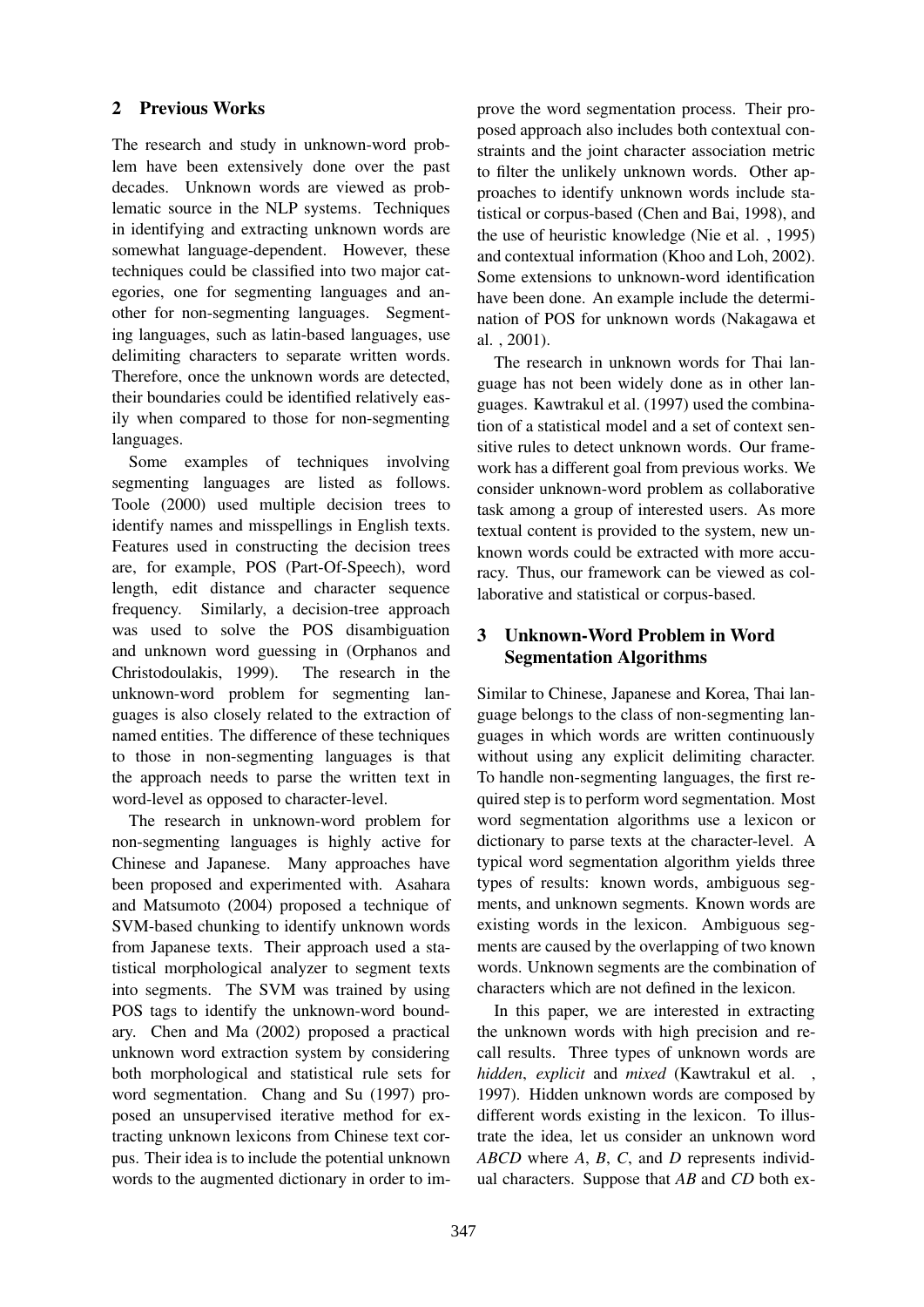ist in a dictionary, then ABCD is considered as a hidden unknown word. The explicit unknown words are newly created words by using different characters. Let us again consider an unknown word ABCD. Suppose that there is no substring of ABCD (i.e., AB, BC, CD, ABC, BCD) exists in the dictionary, then ABCD is considered as explicit unknown words. The mixed unknown words are composed of both existing words in a dictionary and non-existing substrings. From the example of unknown string ABCD, if there is at least one substring of ABCD (i.e., AB, BC, CD, ABC, BCD) exists in the dictionary, then ABCD is considered as a mixed unknown word.

It can be immediately seen that the detection of the hidden unknown words are not trivial since the parser would mistakenly assume that all the fragments of the words are valid, i.e., previously defined in the dictionary. In this paper, we limit ourself to the extraction of the *explicit* and *mixed* unknown words. This type of unknown words usually represent the transliteration of foreign words. Detection of these unknown words could be accomplished mainly by using a word-segmentation algorithm with a morphological analysis. By using a dictionary-based word-segmentation algorithm, locations of words which are not previously defined in the lexicon could be easily detected.

## 4 The Proposed Framework

The overall framework is shown in Figure 1. Two major components are information agent and unknown-word analyzer. The details of each component are given as follows.

- Information agent: This module is composed of a Web crawler and an HTML parser. It is responsible for collecting HTML sources from the given URLs and extracting the textual data from the pages. Our framework is designed to support multi-user and collaborative environment. The advantage of this design approach is that unknown words could be collected and verified more efficiently. More importantly, it allows users to select the Web pages which suit their interests.
- Unknown-word analyzer: This module is composed of many components for analyzing and extracting unknown words. Word segmentation module receives text strings from the information agent and segments them

into a list of words. N-gram generation module is responsible for generating hidden unknown-word candidates. Morphological analysis module is used to form initial explicit unknown-word segments. String pattern matching unit performs unknown-word boundary identification task. It takes the intermediate unknown segments and identifies their boundaries by analyzing string matching patterns The results are processed unknown-word candidates which are presented to linguists for final post-processing and verification. New unknown words are combined with the dictionary to iteratively improve the performance of the word segmentation module. Details of each component are given in the following subsections.

## 4.1 Unknown-Word Detection

As previously mentioned in Section 3, applying a word-segmentation algorithm on a text string yields three different segmented outputs: known, ambiguous, and unknown segments. Since our goal is to simply detect the unknown segments without solving or analyzing other related issues in word segmentation, using the longest-matching word segmentation algorithm previously proposed by Poowarawan (1986) is sufficient. An example to illustrate the word-segmentation process is given as follows.

Let the following string denotes a text string written in Thai language:  ${a_1a_2...a_ib_1b_2...b_jc_1c_2...c_k}$ . Suppose that  ${a_1a_2...a_i}$  and  ${c_1c_2...c_k}$  are known words from the dictionary, and  ${b_1b_2...b_i}$  be an unknown word. For the explicit unknown-word case, applying the word-segmentation algorithm would yield the following segments:  ${a_1a_2...a_i}{b_1}{b_2}...{b_j}{c_1c_2...c_k}.$  It can be observed that the detected unknown positions for a single unknown word are individual characters in the unknown word itself. Based on the initial statistical analysis of a Thai lexicon, it was found that the averaged number of characters in a word is equal to 7. This characteristic is quite different from other non-segmenting languages such as Chinese and Japanese in which a word could be a character or a combination of only a few characters. Therefore, to reduce the complexity in unknown-word boundary identification task, the unknown segments could be merged to form multiple-character segments. For exam-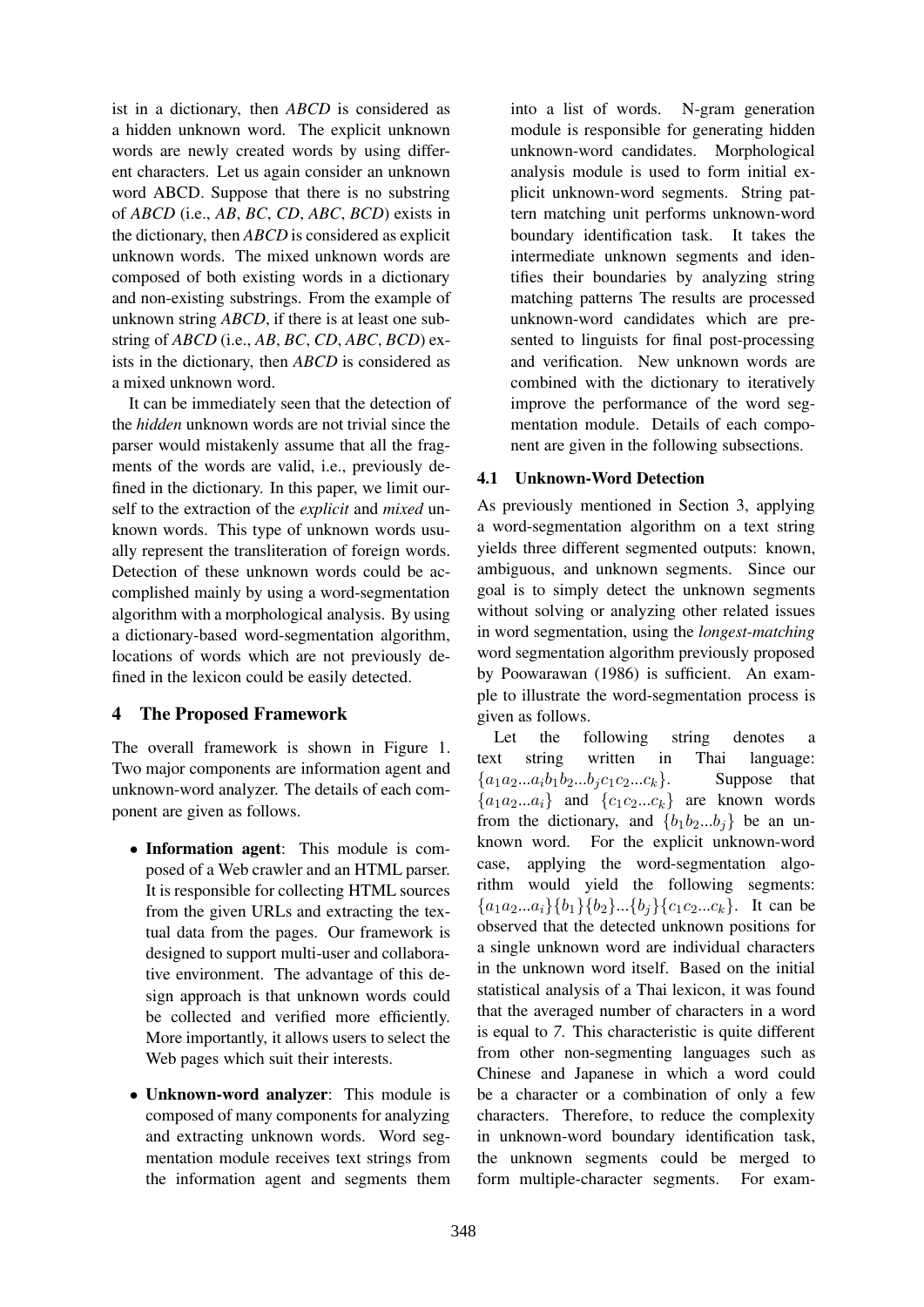

Figure 1: The proposed framework for collecting Thai unknown words.

ple, a merging of two characters per segment would give the following unknown segments:  ${b_1b_2}{b_3b_4}...{b_{j-1}b_j}$ . In the following experiment section, the merging of two to five characters per segment including the merging of all unknown segments without limitation will be compared.

Morphological analysis is applied to guarantee grammatically correct word boundaries. Simple morphological rules are used in the framework. The rule set is based on two types of characters, front-dependent characters and reardependent characters. Front-dependent characters are characters which must be merged to the segment leading them. Rear-dependent characters are characters which must be merged to the segment following them. In Thai written language, these dependent characters are some vowels and tonal characters which have specific grammatical constraints. Applying morphological analysis will help making the unknown segments more reliable.

#### 4.2 Unknown-Word Boundary Identification

Once the unknown segments are detected, they are stored into a hashtable along with their contextual information. Our unknown-word boundary identification approach is based on a string pattern-matching algorithm previously proposed by Boyer and Moore (1977). Consider the unknown-word boundary identification as a string pattern-matching problem, there are two possible strategies: considering the longest matching pattern and considering the most frequent matching pattern as the unknown-word candidates. Both strategies could be explained more formally as follows.

Given a set of N text strings,  $\{S_1S_2...S_N\}$ , where  $S_i$ , is a series of len<sub>i</sub> characters denoted by  $\{c_{i,1}c_{i,2}...c_{i,len_i}\}$  and each is marked with an unknown-segment position,  $pos<sub>i</sub>$ , where  $1 \le pos_i \le len_i$ . Given a new string,  $S_j$ , with an unknown-segment position,  $pos<sub>j</sub>$ , the longest pattern-matching strategy iterates through each string,  $S_1$  to  $S_N$  and records the *longest* string pattern which occur in both  $S_i$  and the other string in the set. On the other hand, the most frequent pattern-matching strategy iterates through each string,  $S_1$  to  $S_N$ , but records the matching pattern which occur most frequently.

The results from the unknown-word boundary identification are unknown-word candidates. These candidates are presented to the users for verification. Our framework is implemented via a Web-browser interface which provides a userfriendly environment. Figure 2 shows a screen snapshot of our system. Each unknown word is listed within a text field box which allows a user to edit and correct its boundary. The contexts could be used as some editing guidelines and are also stored into the database.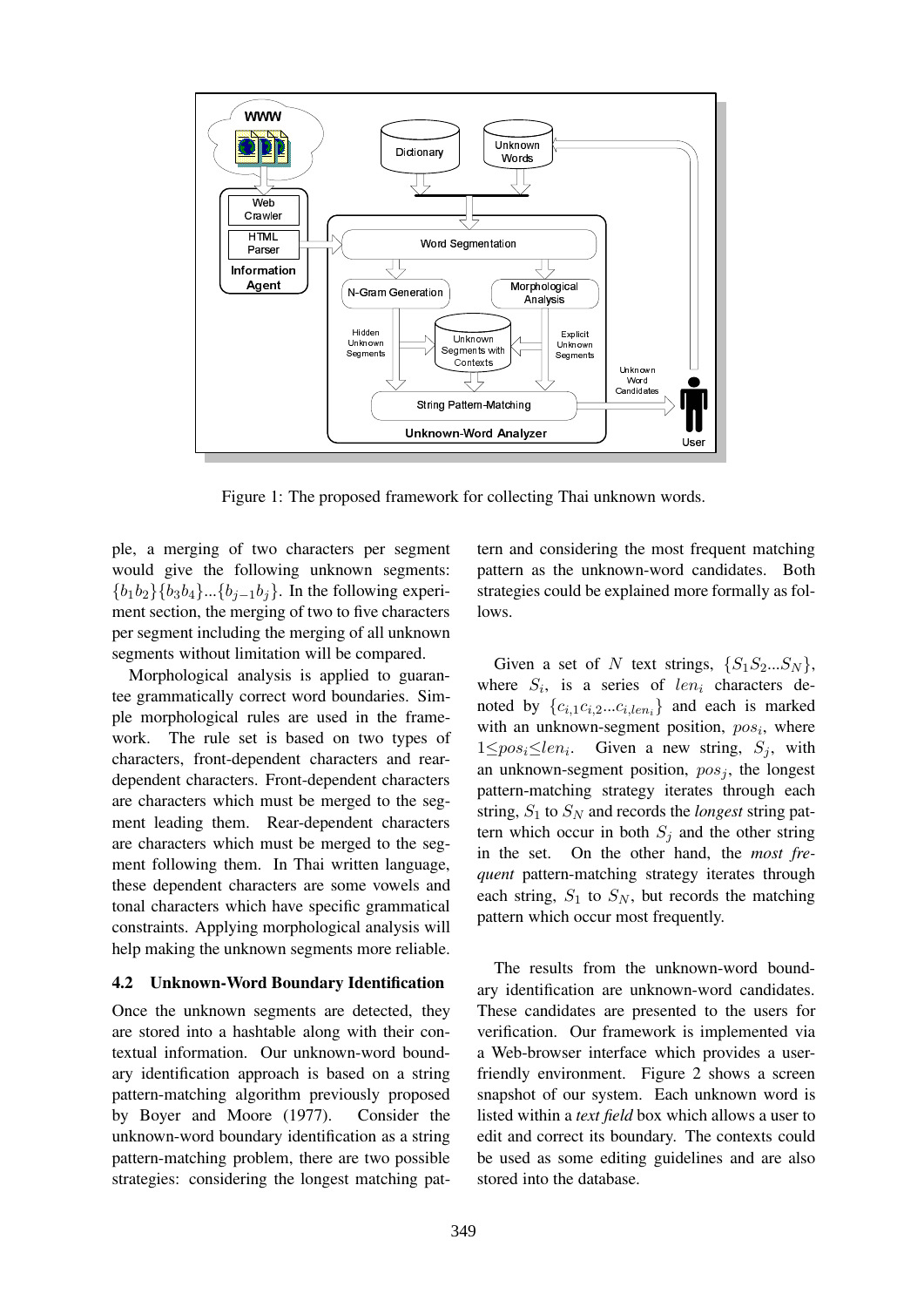| Unknown Word                  | Context                                                                                                                                                                                                                                                                                                                                                                                                                   |  |  |
|-------------------------------|---------------------------------------------------------------------------------------------------------------------------------------------------------------------------------------------------------------------------------------------------------------------------------------------------------------------------------------------------------------------------------------------------------------------------|--|--|
| Add<br>Discard<br>อิเมล์      | ∥•  548 ∶ยังกบดานเงียบ แจ็กพอต 47 ล้าน <mark>อีเ มล์</mark> ผู้ส่ง อีเ มล์เพื่อน ข้อความถึงเพื่อน<br> •  เงียบ แจ็กพอต 47 ล้าน อีเมล์ผู้ส่ง <mark>อิเมล์เพื่อน</mark> ข้อความถึงเพื่อน ข่าวหน้าใน ข่                                                                                                                                                                                                                      |  |  |
| Discard<br>Add<br>ในจึกพอต    | ∙ เปิดเผยอีกว่า นับดั้งแต่มีการออกรางวัล <b>แจ็กพอด</b> มาฝ่ายจ่ายรางวัลยังไม่เคยพบว่ามีผู้ถู<br> •  บเงินล่าช้าขนาดนี้ที่ผ่านมาเคยมีผู้ถูก <mark>แจ็กพอต</mark> รายหนึ่ง มารับเงินล่าช้า แต่หลังออกรา ้<br> ∙่อยู่ 47 ล้านบาทนั้น จะนำมารวมกับรางวัล <mark>แจ็กพอด</mark> งวดวันที่1 ต.ค. นี้หรือไม่ ผอ.สำนักงา<br> •  ลากกล่าวว่า กรณีที่จะยกยอดเงินมารวมกั <mark>บแจ็กพอ</mark> ดงวดใหม่ก็ต่อเมื่องวดดังกล่าวไม่มีผู้ถ |  |  |
| <b>Discard</b><br>Add<br>ไกสท | ∙ล ที่สำนักสลากรูปแบบใหม่ ชิ้น 22 อาคาร <mark>กสท</mark> โทรคมนาคม บางรักเจ้าหน้าที่จ่ายเงินรางว                                                                                                                                                                                                                                                                                                                          |  |  |

Figure 2: Example of Web-Based Interface

#### 5 Experiments and Results

In this section, we evaluate the performance of our proposed framework. The corpus used in the experiments is composed of 8,137 newspaper articles collected from a top-selling Thai newspaper's Web site (Thairath, 2003) during 2003. The corpus contains a total of 78,529 unknown words of which 14,943 are unique. This corpus was focused on unknown words which are transliterated from foreign languages, e.g., English, Spanish, Japanese and Chinese. We use the publicly available Thai dictionary LEXiTRON, which contains approximately 30,000 words, in our framework (Lexitron, 2006).

We first analyze the unknown-word set to observe its characteristics. Figure 3 shows the plot of unknown-word frequency distribution. Not surprisingly, the frequency of unknown-word usage follows a Zipf-like distribution. This means there are a group of unknown words which are used very often, while some unknown words are used only a few times over a time period. Based on the frequency statistics of unknown words, only about 3% (2,375 words out of 78,529) occur only once in the corpus. Therefore, this finding supports the use of statistical pattern-matching algorithm described in previous section.

### 5.1 Evaluation of Unknown-Word Detection Approaches

As discussed in Section 4, multiple unknown segments could be merged to form a representative unknown segment. The merging will help reduce the complexity in the unknown-word boundary identification as fewer segments will be checked for the same set of unknown words.

The following variations of merging approach are compared.

• No merging (none): No merging process is



Figure 3: Unknown-word frequency distribution.

applied.

- N-character Merging (*N-char*): Allow the maximum of N characters per segment.
- Merging all segments *(all)*: No limit on number of characters per segment.

We measure the performance of unknown-word detection task by using two metrics. The first is the detection rate (or recall) which is equal to the number of detected unknown words divided by the total number of previously tagged unknown words in the corpus. The second is the averaged detected positions per word. The second metric directly represents the overhead or the complexity to the unknown-word boundary identification process. This is because all detected positions from a single unknown word must be checked by the process. The comparison results are shown in Figure 4. As expected, the approach none gives the maximum detection rate of 96.6%, while the approach all yields the lowest detection rate. Another interesting observation is that the approach 2-char yields comparable detection rate to the ap-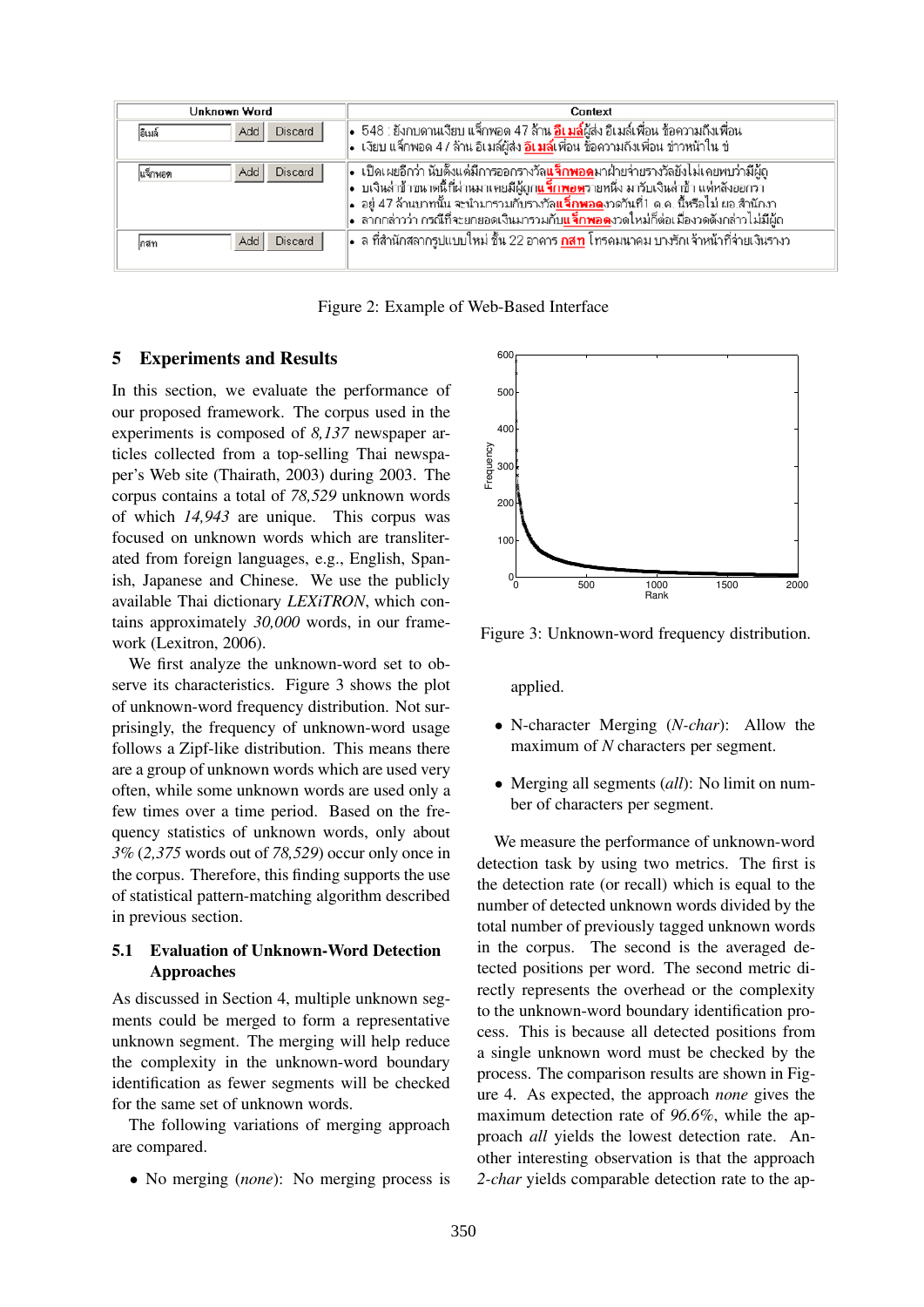|                                             | Unknown-Segment Merging Approach |     |      |                                 |      |     |
|---------------------------------------------|----------------------------------|-----|------|---------------------------------|------|-----|
|                                             | none                             |     |      | 2-char 3-char   4-char   5-char |      | all |
| Detection Rate (%)                          | 96.6                             | 953 | 939  | 929                             | 91.6 | 854 |
| <b>Averaged Detected Positions Per Word</b> | 59                               | 193 | 1 63 | 1.46                            | 1.32 | 09  |

Figure 4: Unknown-word detection results

proach none, however, its averaged detected positions per word is about three times lower. Therefore to reduce the complexity during the unknownword boundary identification process, one might want to consider using the merging approach of 2-char.



Figure 5: Comparison between different unknown-word boundary detection approaches.

### 5.2 Evaluation of Unknown-Word Boundary **Identification**

The unknown-word boundary identification is based on string pattern-matching algorithm. The following variations of string pattern-matching technique are compared.

- Longest matching pattern (long): Select the longest-matching unknown-word candidate
- Most-frequent matching pattern (freq): Select the most-frequent-matching unknownword candidate
- Most-frequent matching pattern with morphological analysis (freq-morph): Similar the the approach freq but with additional morphological analysis to guarantee that the word boundaries are grammatically correct.

The comparison among all variations of string pattern-matching approaches are performed across all unknown-segment merging approach. The results are shown in Figure 5. The performance metric is the word-boundary identification accuracy which is equal to the number of unknown words correctly extracted divided by the total number of tested unknown segments. It can be observed that the selection of different merging approaches does not really effect the accuracy of the unknownword boundary identification process. But since the approach none generates approximately 6 positions per unknown segment on average, it would be more efficient to perform a merging approach which could reduce the number of positions down by at least 3 times.

The plot also shows the comparison among three approaches of string pattern-matching. Figure 6 summarizes the accuracy results of each string pattern-matching approach by taking the average on all different merging approaches. The approach long performed poorly with the averaged accuracy of 8.68%. This is not surprising because selection of the longest matching pattern does not mean that its boundary will be identified correctly. The approaches *freq* and *freq-morph* yield similar accuracy of about 36%. The freq-morph improves the performance of the approach freq by less than 1%. The little improvement is due to the fact that the matching strings are mostly grammatically correct. However, the error is caused by the matching collocations of the unknown-word context. If an unknown word occurs together adjacent to another word very frequently, they will likely be extracted by the algorithm. Our solution to this problem is by providing the users with a user-friendly interface so unknown-word candidates could be easily filtered and corrected.

## 6 Conclusion

We proposed a framework for collecting Thai unknown words from the Web. Our framework